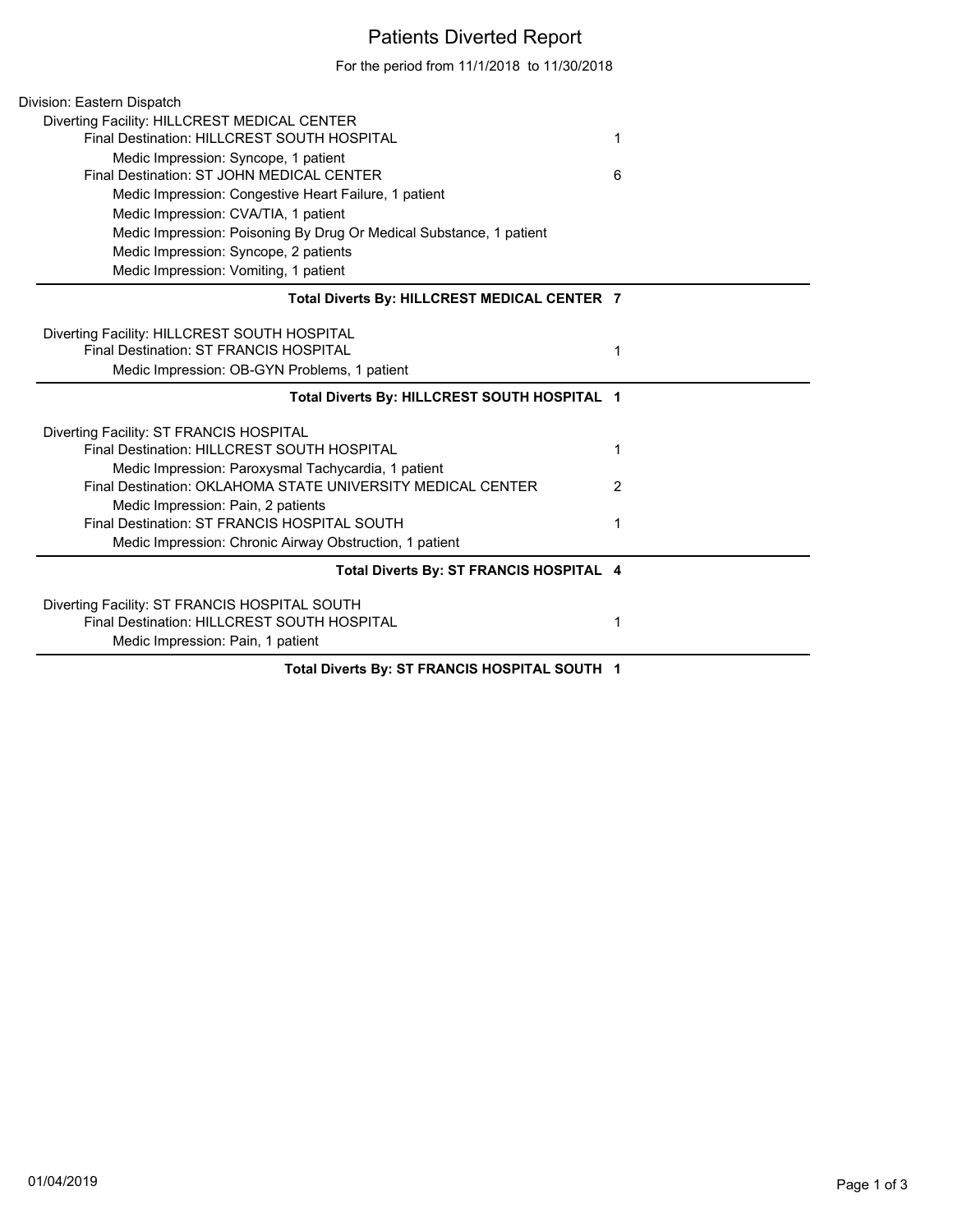| Division: Western Dispatch                               |                |
|----------------------------------------------------------|----------------|
| Diverting Facility: ALLIANCE HEALTH - DEACONESS          |                |
| Final Destination: WOMEN AND CHILDREN'S AT OU MED CENTER | 1              |
| Medic Impression: Injury, 1 patient                      |                |
| Total Diverts By: ALLIANCE HEALTH - DEACONESS 1          |                |
|                                                          |                |
| Diverting Facility: BAPTIST INTEGRIS MEDICAL CENTER      |                |
| Final Destination: ALLIANCE HEALTH - DEACONESS           | 3              |
| Medic Impression: Hypoglycemic Coma, 1 patient           |                |
| Medic Impression: Pain, 1 patient                        |                |
| Medic Impression: Trauma, 1 patient                      |                |
| Final Destination: CANADIAN VALLEY INTEGRIS REGNL        | 1              |
| Medic Impression: CVA/TIA, 1 patient                     |                |
| Final Destination: WOMEN AND CHILDREN'S AT OU MED CENTER | 1              |
| Medic Impression: Trauma, 1 patient                      |                |
| Total Diverts By: BAPTIST INTEGRIS MEDICAL CENTER 5      |                |
| Diverting Facility: CANADIAN VALLEY INTEGRIS REGNL       |                |
| Final Destination: BAPTIST INTEGRIS MEDICAL CENTER       | 2              |
| Medic Impression: Altered Mental Status, 1 patient       |                |
| Medic Impression: Hypertension, 1 patient                |                |
| Total Diverts By: CANADIAN VALLEY INTEGRIS REGNL 2       |                |
| Diverting Facility: MERCY HEALTH CENTER                  |                |
| Final Destination: ALLIANCE HEALTH - DEACONESS           | 1              |
| Medic Impression: Allergies, 1 patient                   |                |
| Final Destination: OKLAHOMA HEART HOSPITAL               | 2              |
| Medic Impression: Chronic Airway Obstruction, 1 patient  |                |
| Medic Impression: Congestive Heart Failure, 1 patient    |                |
| Final Destination: PRESBYTERIAN TOWER-OU MEDICAL         | 2              |
| Medic Impression: Altered Mental Status, 1 patient       |                |
| Medic Impression: Trauma, 1 patient                      |                |
| Final Destination: ST. ANTHONY HEALTHPLEX NORTH          | 1              |
| Medic Impression: Respiratory Abnormality, 1 patient     |                |
| Total Diverts By: MERCY HEALTH CENTER 6                  |                |
| Diverting Facility: OKLAHOMA CITY VA HOSPITAL            |                |
| Final Destination: ST ANTHONYS HOSPITAL                  | 1              |
| Medic Impression: Pain, 1 patient                        |                |
| Total Diverts By: OKLAHOMA CITY VA HOSPITAL 1            |                |
| Diverting Facility: OKLAHOMA HEART HOSPITAL              |                |
| Final Destination: MERCY HEALTH CENTER                   | 2              |
| Medic Impression: Injury, 1 patient                      |                |
| Medic Impression: Pain, 1 patient                        |                |
| Total Diverts By: OKLAHOMA HEART HOSPITAL 2              |                |
| Diverting Facility: PRESBYTERIAN TOWER-OU MEDICAL        |                |
| Final Destination: ALLIANCE HEALTH - DEACONESS           | $\overline{2}$ |
| Medic Impression: Bacterial Infection, 1 patient         |                |
| Medic Impression: Nausea/Vomiting, 1 patient             |                |
| Final Destination: BAPTIST INTEGRIS MEDICAL CENTER       | 2              |
| Medic Impression: CVA/TIA, 1 patient                     |                |
| Medic Impression: Respiratory Abnormality, 1 patient     |                |
| Final Destination: OU MEDICAL CENTER EDMOND              | 2              |
| Medic Impression: Hypertension, 1 patient                |                |
| Medic Impression: Seizures, 1 patient                    |                |
| Final Destination: SOUTHWEST INTEGRIS MEDICAL CEN        | 1              |